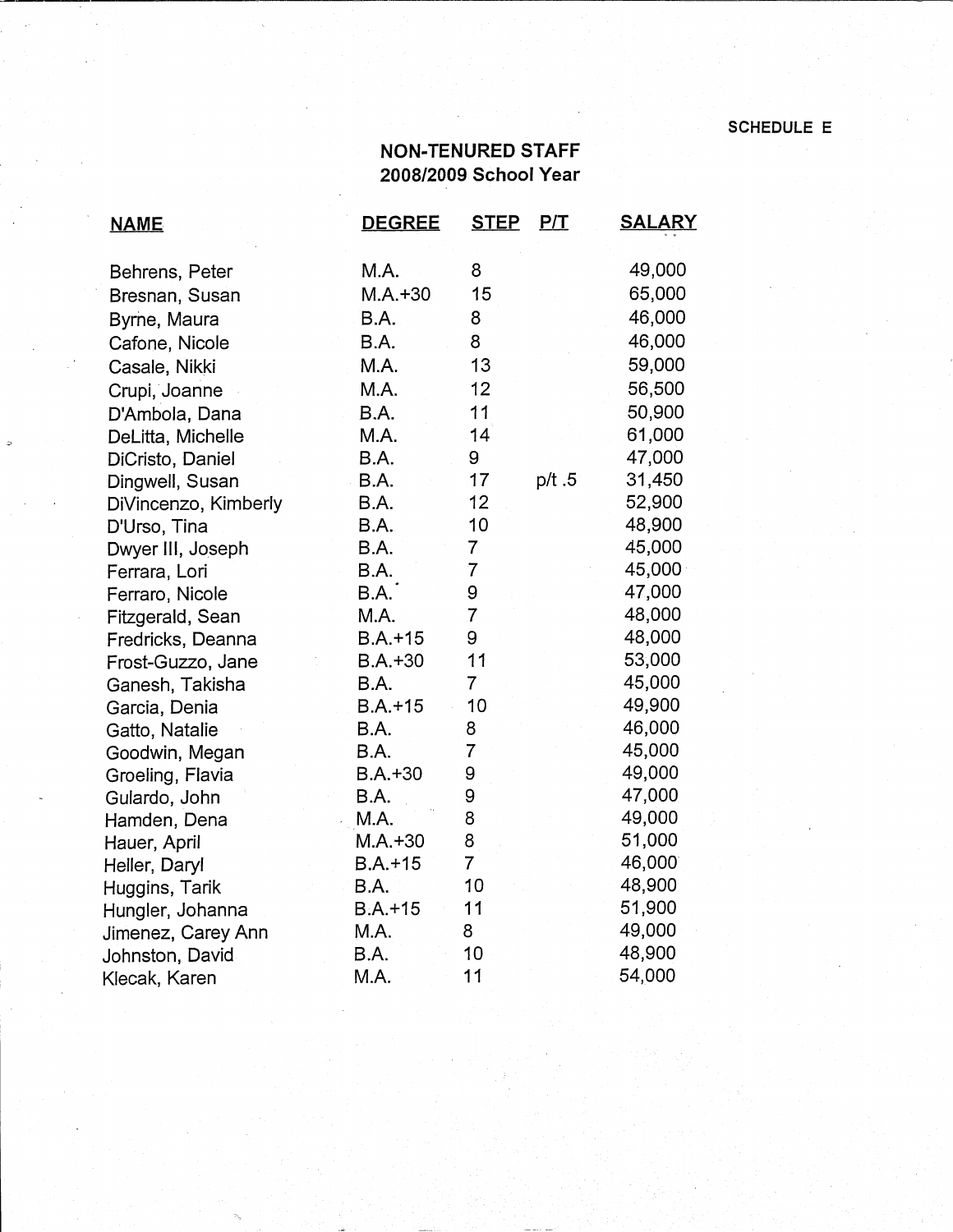## Page 2

| <b>NAME</b>           | <b>DEGREE</b> | <b>STEP</b>    | P/T   | <b>SALARY</b> |
|-----------------------|---------------|----------------|-------|---------------|
| Lappostato, Theresa   | B.A.          | 9              |       | 47,000        |
| Liagouris, Yolanda    | M.A.          | 8              |       | 49,000        |
| Lombard, Alicia       | <b>B.A.</b>   | $\overline{7}$ |       | 45,000        |
| Lombardo, Jenny       | B.A.          | $\overline{7}$ |       | 45,000        |
| Mabel, Jessica        | B.A.          | 7              |       | 45,000        |
| Marcino, Jennifer Ann | $B.A.+30$     | 9              |       | 49,000        |
| Markovic, Nikola      | B.A.          | 9              |       | 47,000        |
| McMullen, Ryan        | B.A.          | $\overline{7}$ |       | 45,000        |
| Meola, Nicole         | B.A.          | 8              |       | 46,000        |
| Miller, Rebecca       | $B.A.+15$     | 9              |       | 48,000        |
| Misner, Nicolette     | $M.A.+15$     | 11             |       | 55,000        |
| Moscaritola, Dara     | $B.A.+15$     | 9              |       | 48,000        |
| Nastasi, Carl         | M.A.          | 15             |       | 63,000        |
| O'Carroll, Melissa    | $B.A. + 15$   | 8              |       | 47,000        |
| O'Keeffe, Katie Lynn  | M.A.          | 8              |       | 49,000        |
| Olsen, Jon            | B.A.          | $\overline{7}$ |       | 45,000        |
| Pacella, Adelia       | M.A.          | $\overline{7}$ |       | 48,000        |
| Pappas, Peggy         | M.A.          | 13             |       | 59,000        |
| Pavlecka, Erika       | B.A.          | 9              |       | 47,000        |
| Petti, Christina      | B.A.          | 8              |       | 46,000        |
| Piacentini, Debra     | $M.A.+15$     | 13             |       | 59,500        |
| Picard, Mark          | B.A.          | 12             |       | 52,900        |
| Rasczyk, Amanda       | $B.A.+15$     | 8              | p/t.5 | 23,500        |
| Rusert, Kimberly      | $M.A.+30$     | 13             |       | 61,000        |
| Ryder, Joniene        | B.A.          | 8              |       | 46,000        |
| Sanders, Marie        | B.A.          | 10             |       | 48,900        |
| Sasso, Frank          | $M.A.+15$     | 13             |       | 59,500        |
| Scheik, Stephanie     | $M.A.+15$     | 15             | p/t.5 | 32,000        |
| Shaw, Shannon         | $B.A.+30$     | 7              |       | 47,000        |
| Sheridan, Erin        | $M.A.+30$     | 8              |       | 51,000        |
| Shohen, Lauren (Rush) | <b>B.A.</b>   | 10             |       | 48,900        |
| Syme, Heather         | $M.A.+15$     | 11             |       | 55,000        |